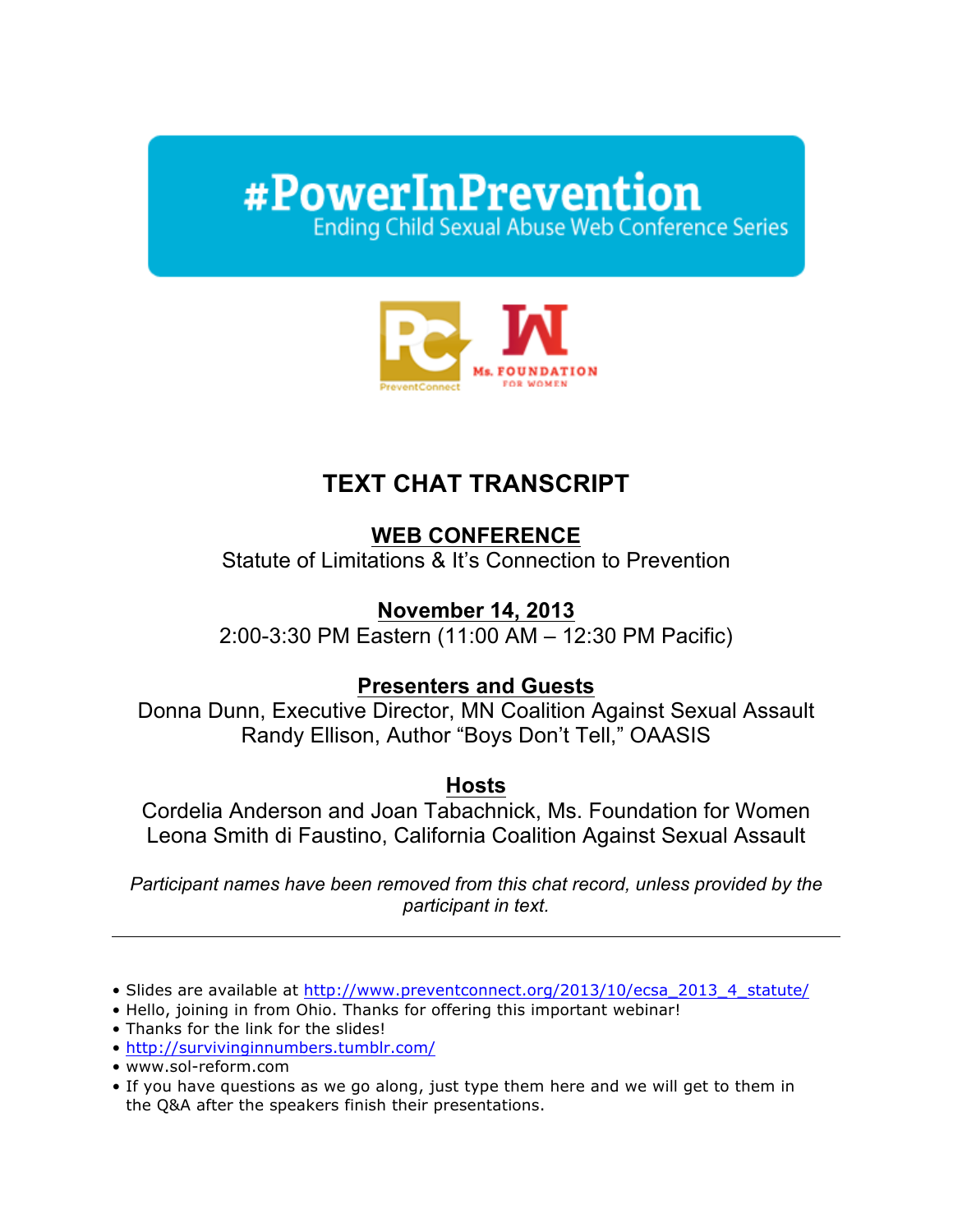- new statutory language for MNÕs civil statute of limitations https://www.revisor.mn.gov/statutes/?id=541.073&year=2013&keyword\_type=all&keywo rd=child+victims+act
- Congrats Donna and all in MN!! Keep up the great work.
- Joni Drake, Calif Tribal TANF Partnership/Kene Me-Wu Board Member, Stockton, CA
- Shanta Kamath, we would love to connect with you about work we're doing in the South Asian community around healing from CSA. email sujatha baliga at sbaliga@nccdglobal.org
- HOW ARE YOU LETTING PEOPLE KNOW ABOUT THE STATUTE OF LIMITATIONS?
- Trying our best to get out there and put a face to the issue and share our stories as best we can. Whether people realize it or not, everyone knows someone who is being or has been abused
- being an advocate to survivors, street ministry and women's prison ministry, anyway that I can get the message out. I am a rape survivor and did not speak up for 20 years so I know how important it is to speak up when rape occurs
- In addition, every article in our major newspapers which covers newly filed lawsuits
- also mentions the three year window the papers have been great in reinforcing this.
- In MN through MNCASA we are also developing a theatrical production in which will will be talking about SOL from perspective of some survivors who are involved in SOL action
- Illinois has a new law that removes the criminal statute of limitations for all sexual abuse that occurs after 1/1/14. The civil statute of limitations was also removed for those who were abused under the age of 18.
- http://sol-reform.com/News/home/
- http://oaasisoregon.org
- The meeting before the meeting!
- In MN we have no criminal statute of limitations IF there has been DNA collected. Not always going to be the case in CSA cases!
- working with and supported by advocates (presence, prep & debrief) ,
- lots of discussion about what they can expect and maybe more importantly what they might not want to expect
- If you have questions or comments, write them here!
- In states where there is no SOL, does anyone know how successful criminal prosecutions have been where there has been a significant passage of time?
- Diane, way to go Illinois!
- always believe the victim and make it clear that it is never their fault and they are not alone.
- hooray illinois!
- another shout out to Illinois good work!
- I sometimes think that it is somewhat unfair to expect a survivor, as the "victim" be the one who must find the strength to stand up and fight this battle. We as a community, whether we directly experienced it or not, need to become outraged and act. It is about what kind of society we want to live in.
- How do I get a certificate of attendance?
- I agree with you Rebecca
- Great point Rebecca!
- Info on change in SApril 1, 2013
- Sorry! Change in SOL legislation in KS this year http://www.mcclatchydc.com/2013/04/01/187431/kansas-governor-signs-billeliminating.html
- When a survivor wants to come forward as a part of reclaiming power, it is good to have a whole movement in place for them to participate. It should be at the survivor's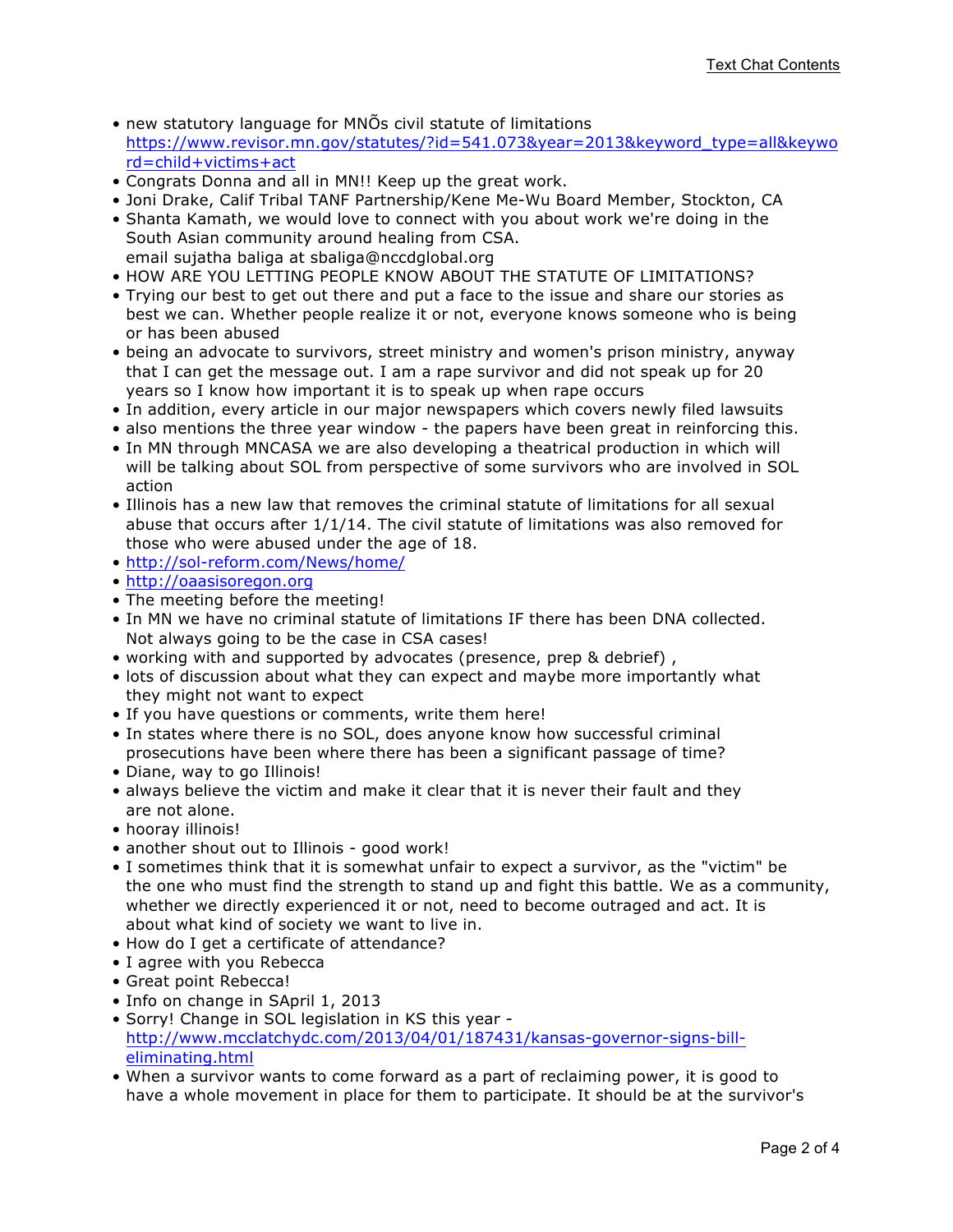request that information about this option is presented, so that they won't feel pressured to do the work for the advocates or others who have supported them.

- A new documentary on the survivors experience with the legal system, both civil and criminal www.pursuitoftruthfim.com
- is it recommended to speak with survivors of your own story of survival?
- as an advocate?
- As an advocate, I would never recommend telling your own story b/c then it becomes all about you when it should be about the survivor.
- just checking as this is what we were taught. I feel I need to speak out where would I start?
- What state are you in Margie?
- Texas
- as an advocate, I wouldnt tell your rnite story but i do think it is ok t let the clients or survivors know that you have been through a somewhat similar situation-they connect with you on a more personal level and maybe more apt to trust you in a deeper level
- So individual....your counselor, sponsor, journal, support group?Find a safe place.... with people who get your issues
- you need to remember the survivor is looking to you as the professional advocate for survivors. If you can distance yourself from the agency you representy, professionall, the story on; or if you aren't connected to a survivor agency, then drive on.
- I think a little bit of self-disclosure is helpful, as long as it's for the benefit of the survivor and the focus is kept on them
- out and proud survivor of child sexual abuse. i've found my own "outness" is really helpful to those I work with. I can share basic details without making it "all about me."
- Erin...I agre as long as it is about giving hope to survivor and NOT about the "advocates" healing ( Mostly)
- Margie, one other point you may consider; if you have been a survivor for a number of years, and not just within the last few years, you might have credibility in telling your story.
- great advice ya'll
- I agree completely Rebecca
- Good point Rebecca.
- I stayed silent for 20 years as a teen age victim, I feel I need to make my voice known
- the ripple effects were devastating to me as well as my family, this issue has become my calling.
- My start point was with a therapist until there was point to speak out publically.
- Speak About It is a performance that address consent and sexual assault prevention for college students. We use a compilation of skits and true stories, some from survivors, about their experiences with sex. We would love to share your stories in our performance. For more information, check out speakaboutitonline.com
- @Margie, finding your voice is a powerful process. Also, distinguishing your need to find your voice and working with other's that are going through the process.
- Well you are speaking out, right here and now, Margie. You get to choose how and where and when you disclose, see how it works when you do it, and go from there.
- @ Shanta
- Thank you all
- WHAT IS ONE ACTION YOU CAN SUGGEST FOR OTHERS WHO WANT TO TAKE ACTION AROUND STATUTE OF LIMITATIONS?
- Good, because I like all your comments, too, Rebecca.
- I love the support happening here.
- you all are the best. I will be doing all I can to make awareness wherever I can